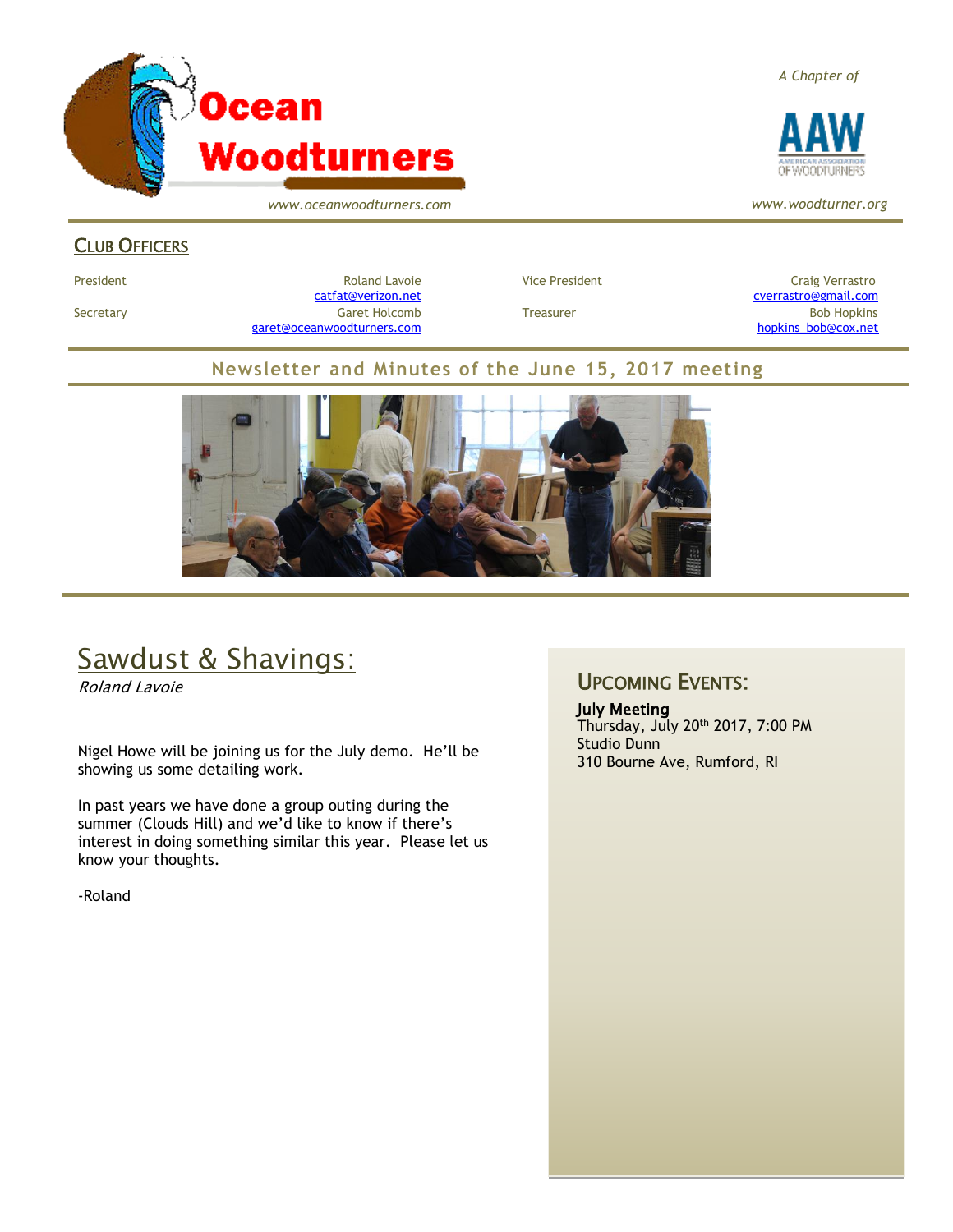# Secretary's Notes

Garet Holcomb

If you are paying to receive the printed newsletter and are not receiving it, please let me know so I can update the print list.

# Treasurer's Report

Bob Hopkins

We have a balance of \$1865.63, of which \$62.49 is set aside for the camera fund.

You can pay your dues directly from the website at <http://www.oceanwoodturners.com/dues.cfm>

Dues: Club dues are \$25 annually. For members who wish to have a printed Newsletter mailed to them monthly, there is an annual charge of \$5 to cover postage, payable with club dues. All payments should be mailed to:

> Bob Hopkins 48 Tilbury Drive, Bristol, RI 02809

# Meeting Minutes

Roland opened the meeting with 20 members and 2 guest present

Welcome Mike and Dikram

Treasurer's Report - Bob's report was read and accepted by the group.

Committee Reports. All committees are looking for help from the membership. Please contact the committee chairs for more info.

| <b>Program Committee:</b>     | No report |
|-------------------------------|-----------|
| <b>Outreach Committee:</b>    | No report |
| <b>Fundraising Committee:</b> | No report |

Demos – Roland is interested in generating and maintaining a list of members who are willing to do Demonstrations outside the Club. For schools, Boy Scouts, or other organizations. It would be helpful to have a sheet ready for when inquires come in. If you are willing and able, please contact Roland to add your name to the list.

Comments – Please let us know if you have any comments or suggestion on what the Club can do better

For sale – We have the items for sale from Phil M. the past member who recently passed away, and the item will be at the July meeting.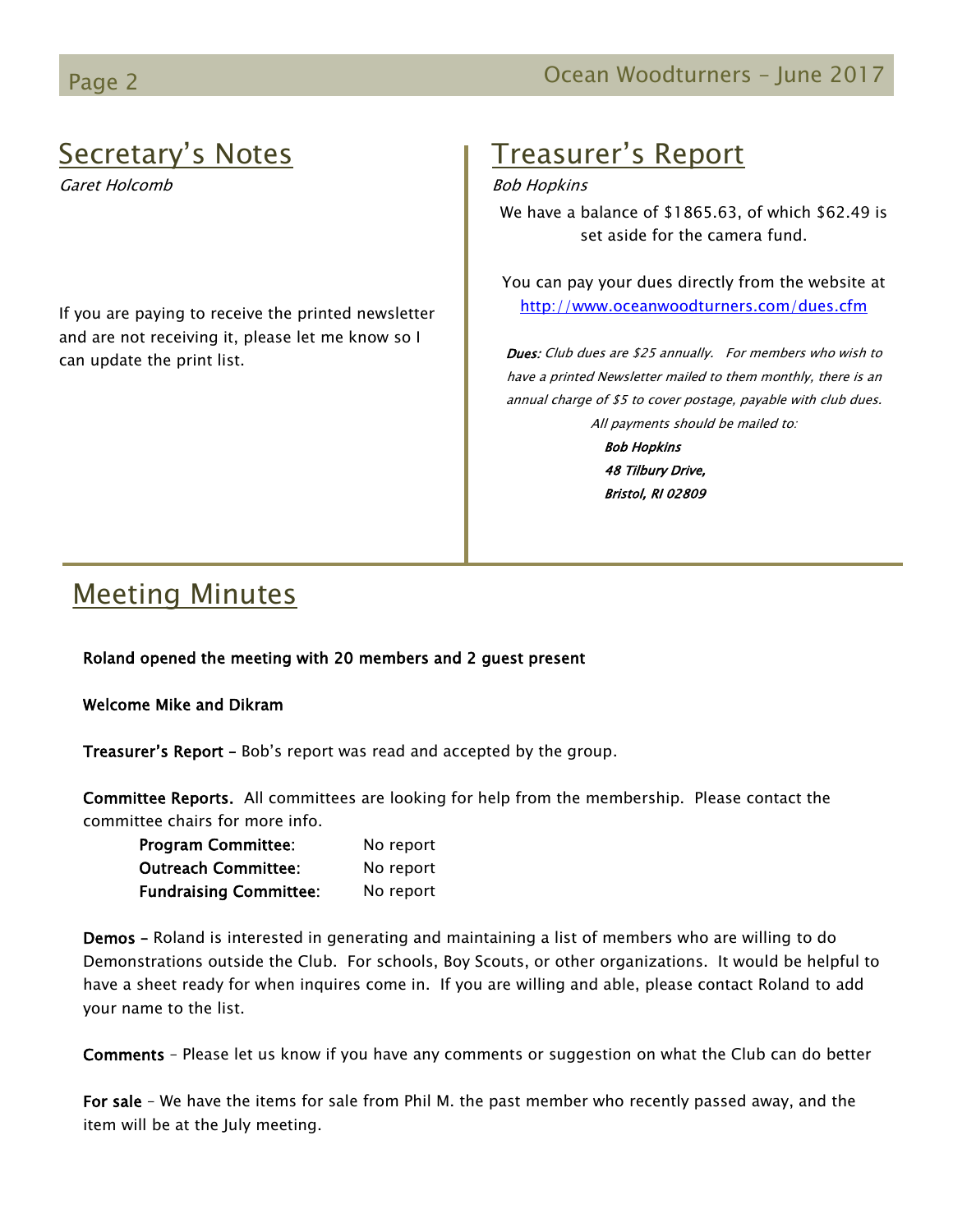## Ocean Woodturners – June 2017 Page 3

## Show and Tell



#### Rick Masse









Clock from multiple turned pieces, including a steam-bent dowel for the outer ring.

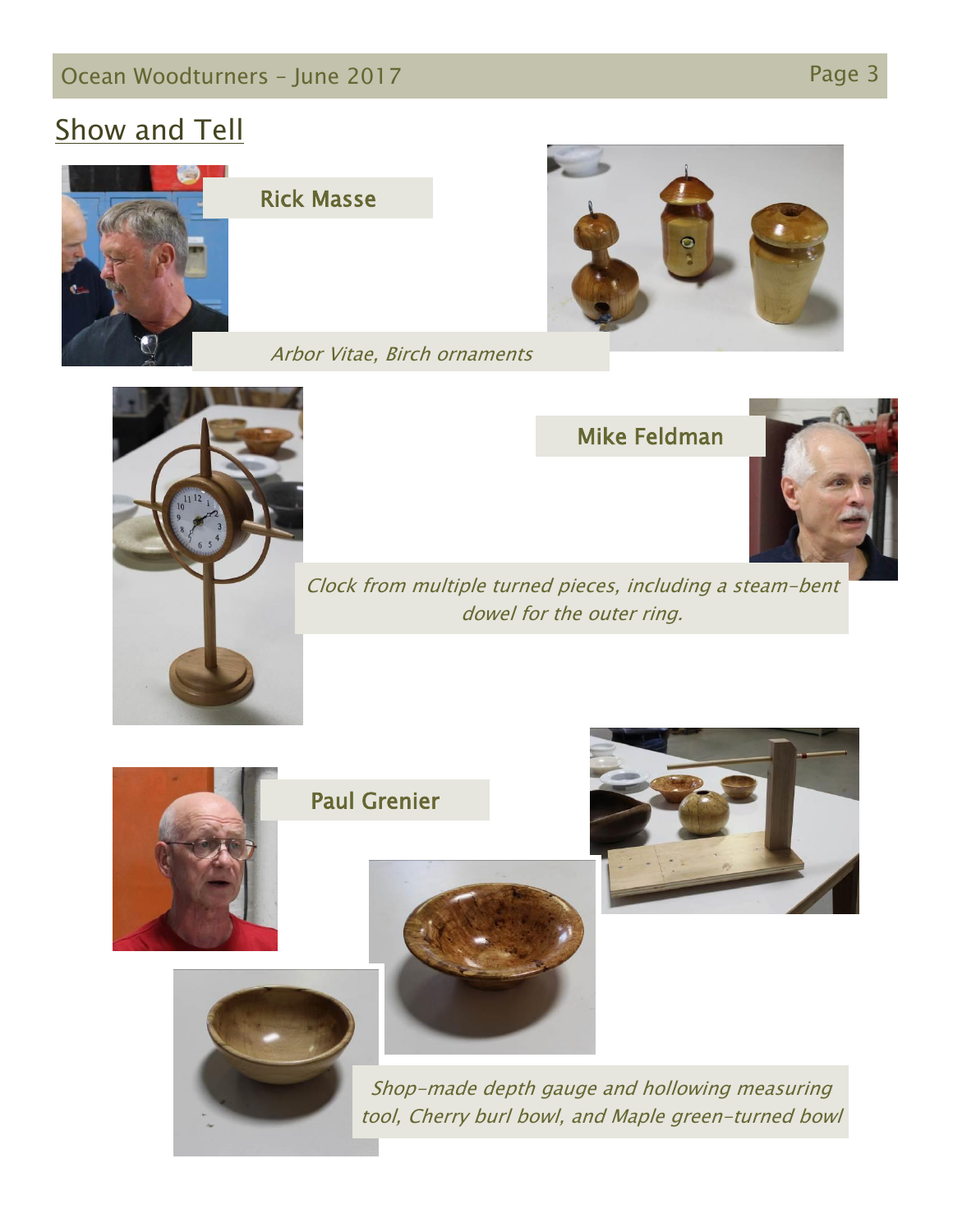# Show and Tell (Cont.)

## Paul Grenier (Cont.)





Walnut reverse-turned bowl, and spalted Maple hollow form



#### Bob Turner

Various spindle-turned pieces, representing a learning process using only a skew chisel









Several turned Corian pieces



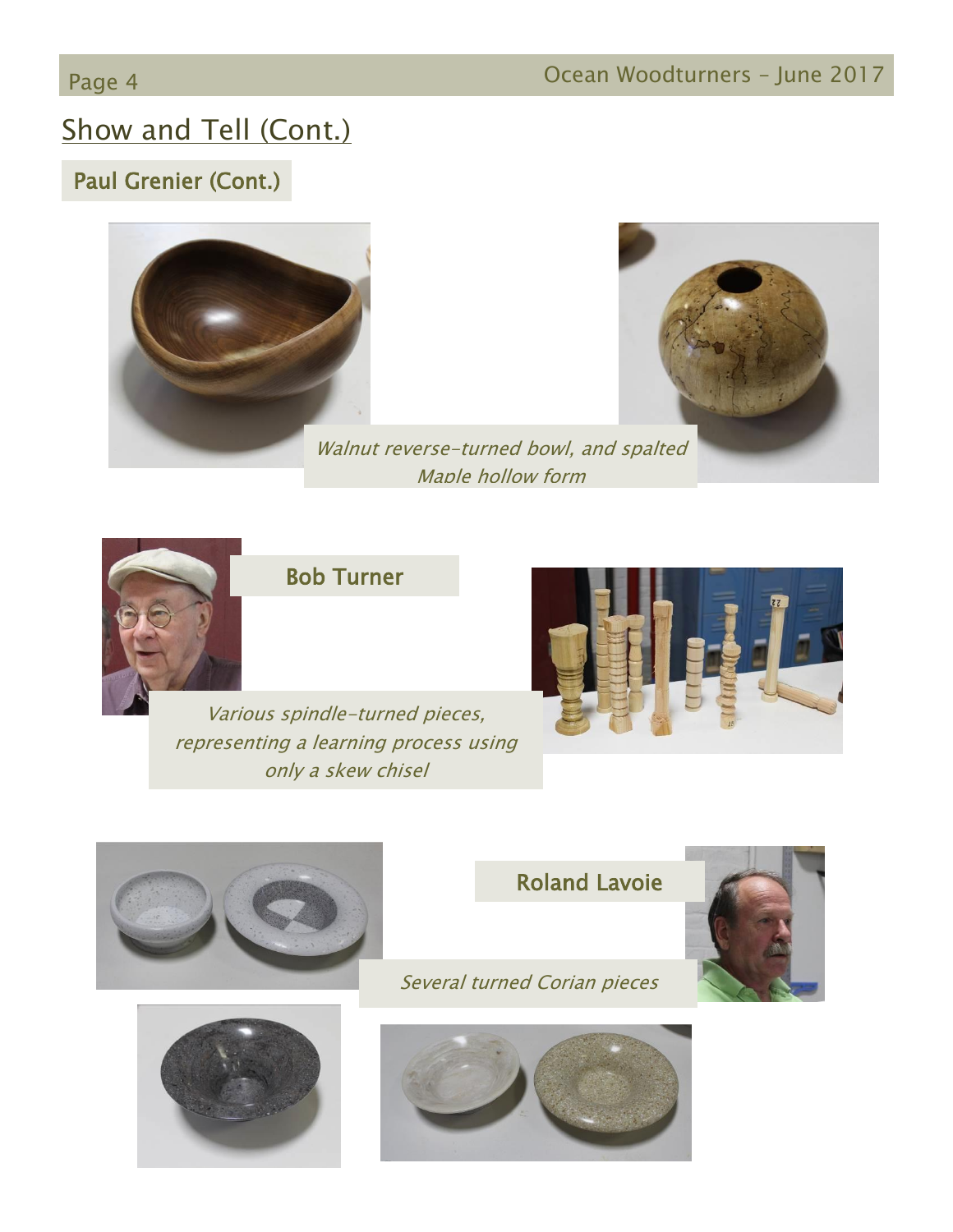## **Demonstration**



#### Roland Lavoie Demonstrates Techniques for Turning Corian

Roland gave his demonstration on the techniques for turning Corian. Corian is a brand name for a specific solid-surface material made by DuPont for countertops, workbenches, signs, and other impermeable surface applications. Corian comes in standard thickness of 6mm (0.24", 12mm (0.47", and 19mm (0.75"), and cutoffs can often be obtained from countertop installers and kitchen and bath retailers. See the full video of Roland's demo here:<https://www.youtube.com/watch?v=IyBugJDODto>









![](_page_4_Picture_10.jpeg)

![](_page_4_Picture_11.jpeg)

![](_page_4_Picture_12.jpeg)

Corian is machinable using standard tools, like your bandsaw and table saw, and turns similar to a plastic